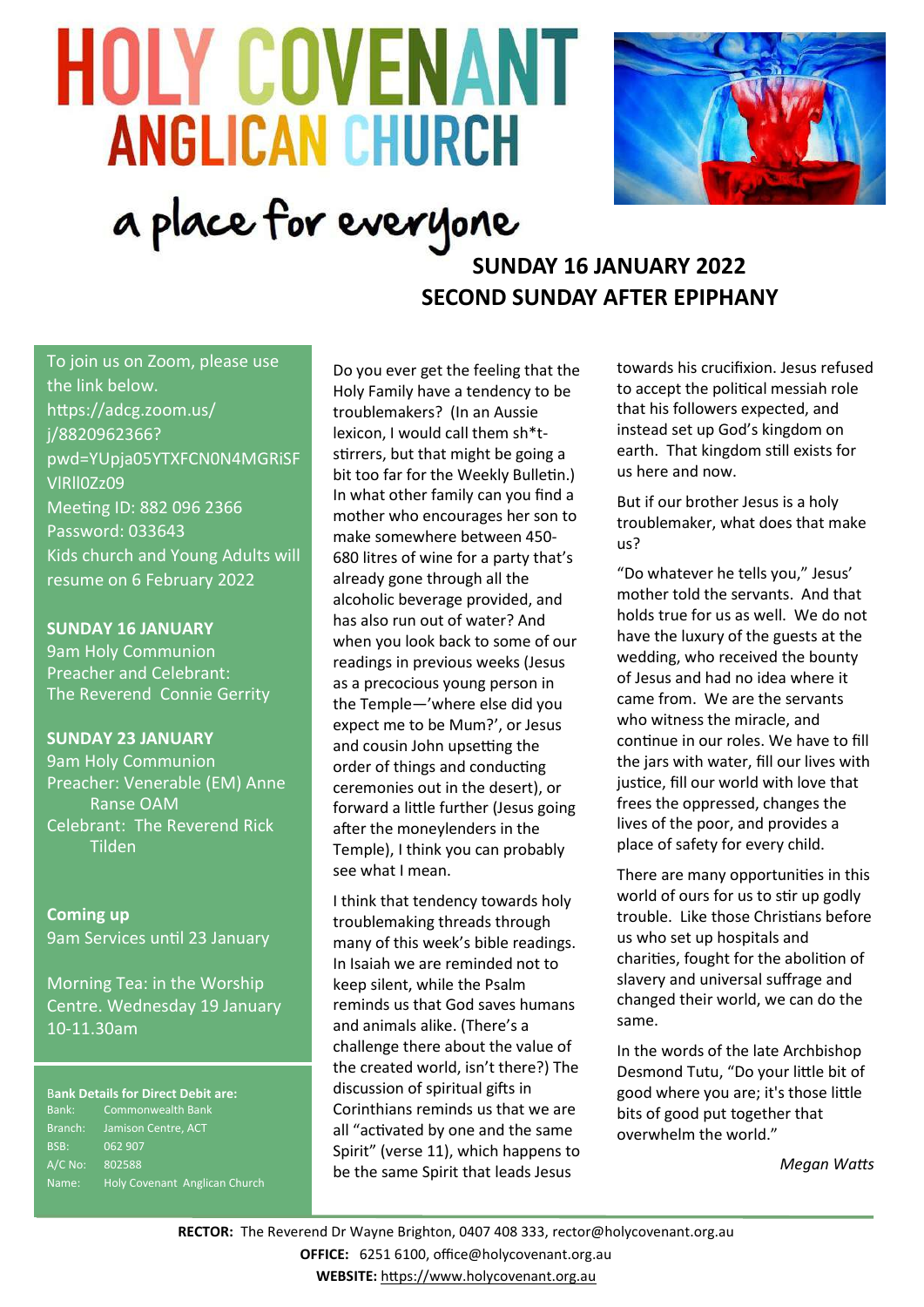#### **COVID Update**

Many of us are deeply concerned by the increasing COVID numbers across Australia. It is becoming increasingly likely that multiple members of our congregation will be COVID positive. So what can we do?

- Get boosted when you can, use hand sanitiser regularly and wear a mask in public.
- Remember to check in on the CBR app when you arrive at church.
- Please advise the office if you or someone in your household is diagnosed with COVID. This will enable us to provide pastoral support and any necessary ministry coverage.
- If you are diagnosed with COVID, please take time to rest and heal. Some of us will be tempted to 'push through' and keep working from home as normal, but it is important to recognise that we are all human. Taking time to heal will also give permission for others to do the same.
- Please check up on people that you know who are vulnerable, isolating and/or COVID positive. Do they need help with groceries, or medication? Perhaps they just need a chat? *Proverbs 12:25 Anxiety weighs down the human heart, but a good word cheers it up.*
- Activity group leaders: please let the office know if there will be changes to the return dates for your activity as a result of the increased COVID risks.

The COVID safety plan is currently being reviewed and updated. The new plan will be available on the Parish website.

If the paid staff are in isolation, they will access working from home arrangements. This will potentially impact on the opening hours of the Parish Centre.

If we are advised of a COVID positive/infectious person attending a worship service, there will be an email update to the congregation.

If multiple members of the leadership team for worship services are impacted by COVID, there will be a 9am online service, potentially with lay leadership. Again, an email update will be provided to the congregation in this circumstance.

Thanks to all those attending last Sunday morning's service who wore their masks, maintained physical distancing, and took their morning tea outside. This will be normal practice until further notice.

If you are concerned about the potential for COVID infection, please remember that the Zoom option is available for all worship services. Those parishioners providing bible readings and prayers can do so via Zoom, but please login 10 minutes before the service to allow the PA team to conduct a sound check.

And above all else, let's remember that we are a community of children of God. *"And let the peace of Christ rule in your hearts, to which indeed you were called in one body. And be thankful." Colossians 3:15*

#### **Safe Ministry Training**

As part of our church's commitment to help people to thrive, many of our volunteers are required to undertake safe ministry training. The Diocese has responded to feedback and developed a general workshop and another specific to children and youth ministry.

**Safe Ministry Essentials (Level 1)** is a two hour (approximately) workshop for all clergy and church workers to develop awareness of the Diocesan Safe Ministry policy, protocols, procedures and practices. The training includes biblical foundations, healthy team ministry, screening, boundaries, code of conduct, duty of care, responding to concerns and selfcare as church workers. This training costs \$20.

**Safe Ministry with Children and Young People (Level 2)** is a further two hour (approximately) workshop for all clergy and church workers that work with children and youth to develop awareness of Child Safety. The training includes empowering children, identifying and responding to concerns (risk of harm), reducing the risks of child abuse, and caring for all parties. This training costs \$15.

The **Refresher** provides an overview and update of information covered in the three years since Safe Ministry Training was last completed. The Refresher costs \$15.

The next face to face training sessions coming up where the new course content will be used will be at St Matthew's Wanniassa (5 Laurens Street, Wanniassa ACT):

- Refresher course Thursday 27 January 2022 6:30pm to around 8:45pm
- Levels 1 and  $2 -$  Saturday 29 January 2022 9:30 to around  $3:30 -$  with Level 1 before the lunch break.

Registration forms are available from the Parish Office.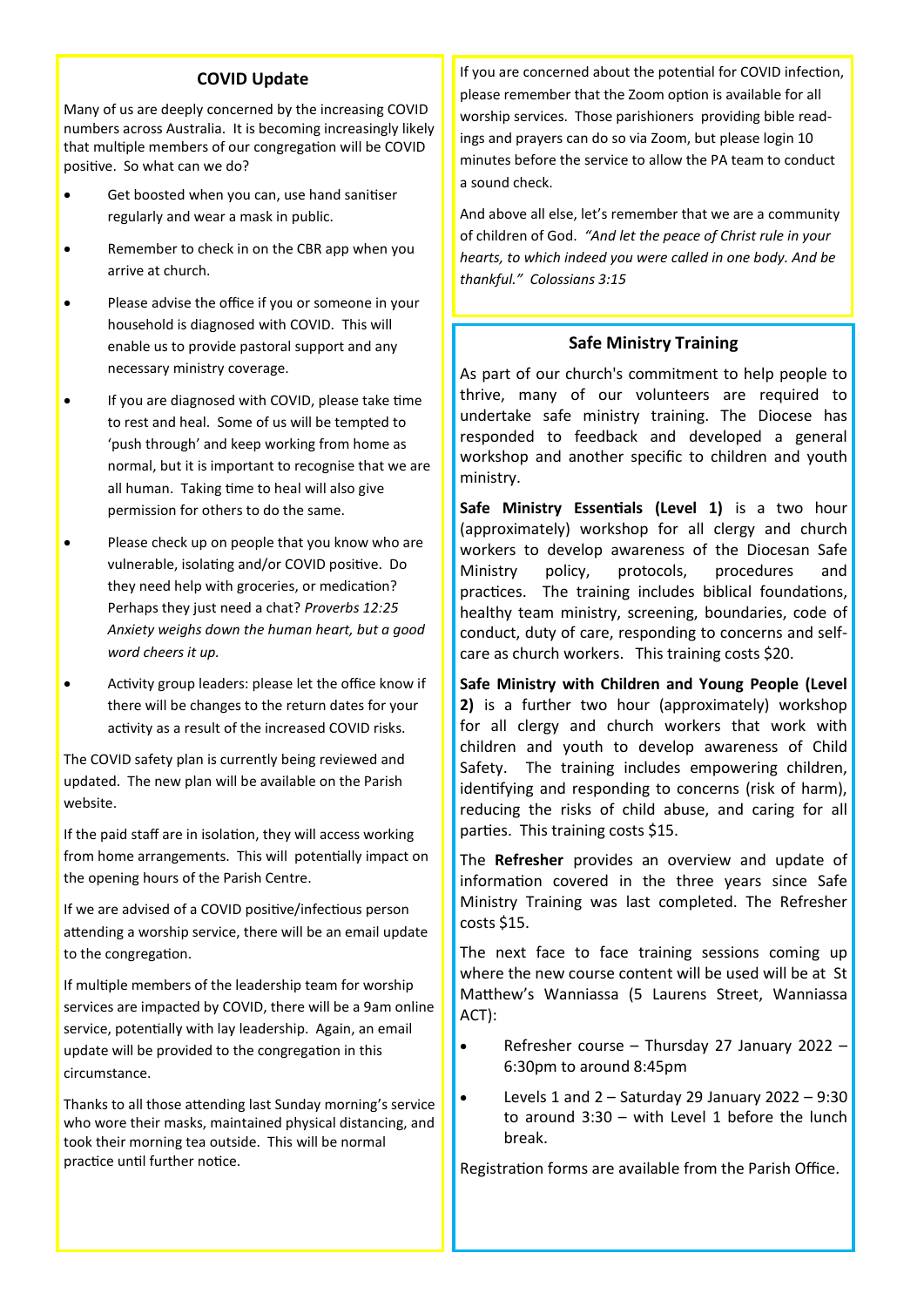#### **To ponder**

*The Spirit of the Lord is upon me because he has anointed me to preach the good news to the poor. Luke 4: 18*

From within my sacred space, I was looking at the 'love' embedded in the beautiful rose, its formation, its colour, its perfume, only love that could come from God. As I gazed into this love a gentle breeze touched my face like a breath of fresh air on a hot day. It seemed to just pass across my face leaving a sense of what I could only call a deep peace and inner warmth. I just wanted to sit and stay in my sacred space where God felt so close and my prayer for this New Year was: *'Spirit of the living God fall afresh on me in 2022.'*

What are your thoughts? What is the Spirit saying to you about this New Year?

Grace and peace from the Lord Jesus Christ.

Anne, servant of the Lord

https://comewalkwithmereflections.blogspot.com



Embedded love.

#### **Are you a musician?**

The music team at 10am needs your help. The team is seeking new members who can play an instrument confidently or could lead congregational singing. If you'd like to help out, why not talk to Jodie Petrov or Wayne to get involved.



#### **Anglican Board of Mission Project Update**

In 2021, after much consultation, the Diocese of North Queensland Synod set out a new structure to give greater authority to Aboriginal and Torres Strait Islander ministries in North Queensland.

Two new autonomous councils have been created: the Meriba Maygi Zageth Anglican Council for Torres Strait Islander ministry, and the North Queensland Aboriginal Anglican Ministry Council.

Most of the congregations in the Diocese of North Queensland rely on non-stipendiary ministry. The new ministry councils provide a structure of the aspirations of Aboriginal and Torres Strait Islander Anglicans to be expressed. However, the Diocese faces severe financial challenges and has called upon the national church to do more to enable ministry and mission in the Torres Strait Islands and the Cape York Peninsula.

This Anglican Board of Mission (ABM) project helps to support a part-time Ministry Development Officer for the Cape York Peninsula and other priority Aboriginal and Torres Strait Islander mission in the Diocese of North Queensland.

ABM hopes to raise \$25,000 for this project in 2022.

#### **Last Chance Wednesday Morning Tea—19 January**

Our gatherings on Wednesday mornings have been very enjoyable, but Wednesday the 19th is your last chance to join us. Morning tea and conversation are happening from 10-11.30am. To minimize the COVID risks, there are tables and chairs set up under cover, outside the front door of the church. Please remember to check in on the CBR app when you arrive, then come inside to collect your cuppa and delicious snack before moving to the outdoor tables.

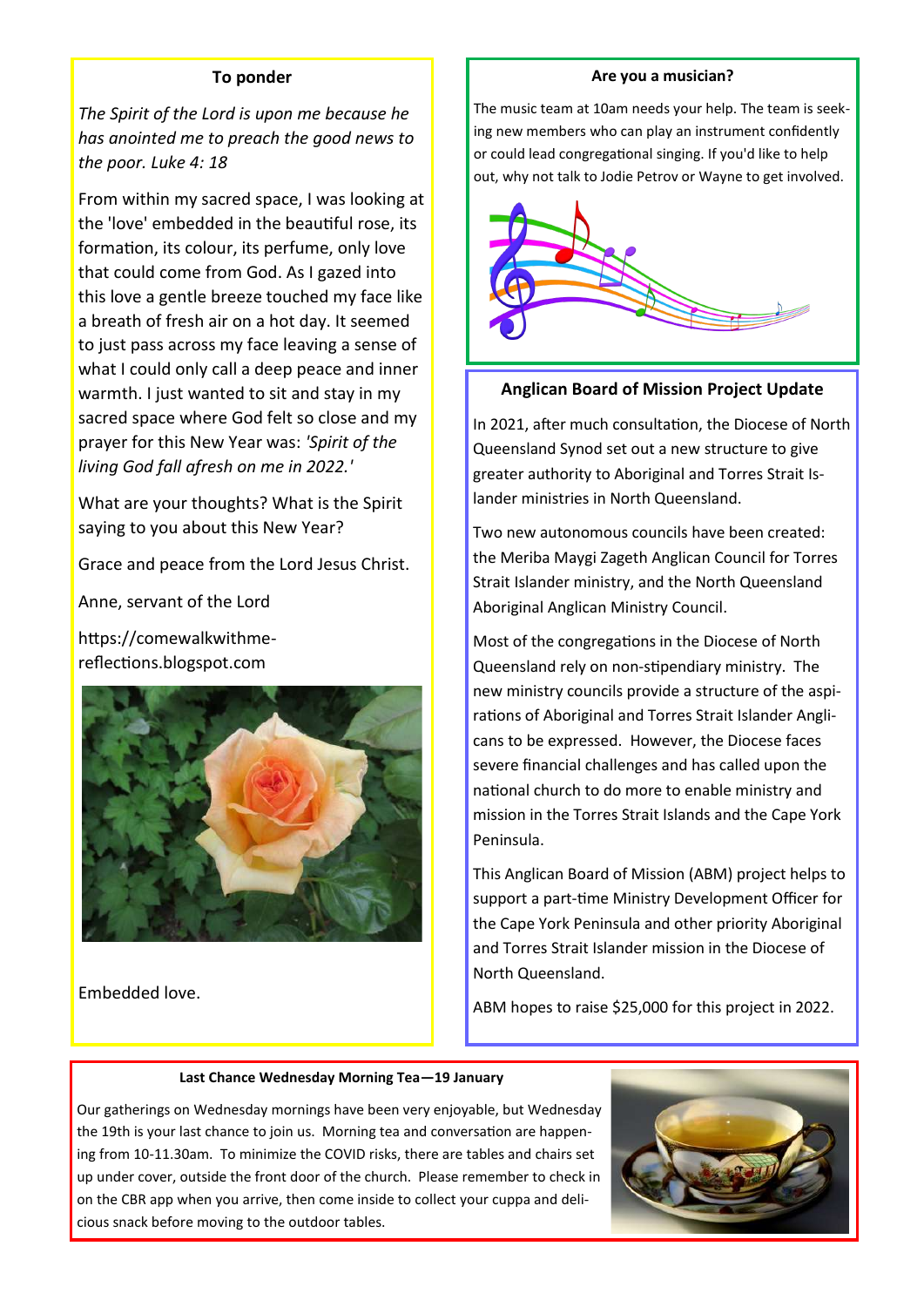#### **Dog Library?**

We had a street library during the last COVID lockdown. Should we add an alternative for the neighbourhood doggos?



**Rosters**



The rosters for Sunday morning services in February will be distributed in the week beginning 24 January.

Many thanks to those regular roster participants who have already supplied information about their availability. If you haven't yet done so, the sheet is on the rosters board beside the chapel. Alternatively, you can email the office and let us know that way.

If you have been thinking about getting involved in morning services, you would be most welcome! Please email the office and let us know which elements of the service you are interested in, and your availability.

#### **Missing!**

Has anyone seen Megan's cup? It was here when we closed the office before Christmas, but not here when we returned.



Anglican Board of Mission works with Anglican Church partners to develop and provide for the spiritual, social and material needs of people, both overseas and within Aboriginal and Torres Strait Islander communities in Australia. ABM helps the Anglican Church and the wider community realise and respond to the call for everyone to be a part of God's mission.

Please see the noticeboard for a thank you card from ABM for our support in 2021.